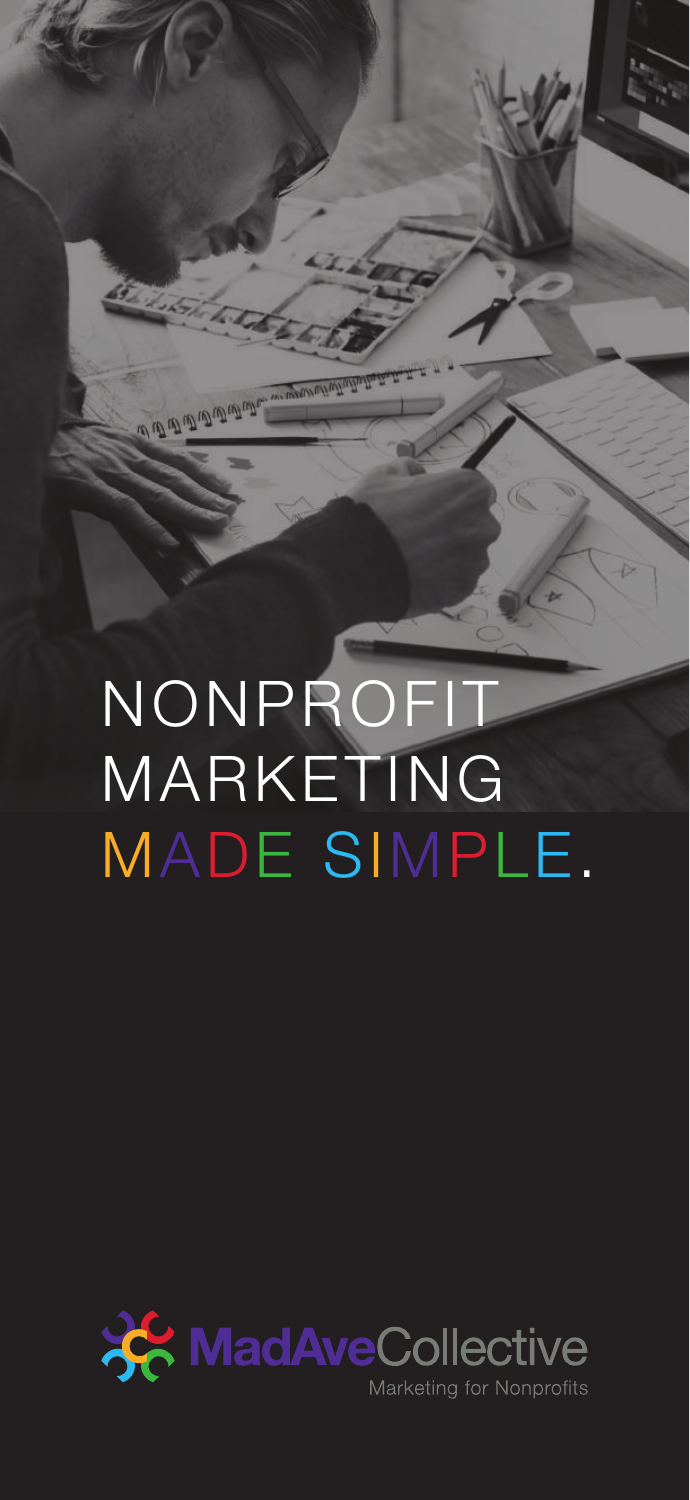## WHAT IS MAC?

MadAveCollective is a marketing agency that exclusively serves nonprofit organizations.

As part of the MadAveGroup family of agencies, we pair freelance creative talent with our expert agency mentors to provide professional marketing services at a fraction of the cost other agencies may charge.



#### ATTRACT NEW OPPORTUNITIES.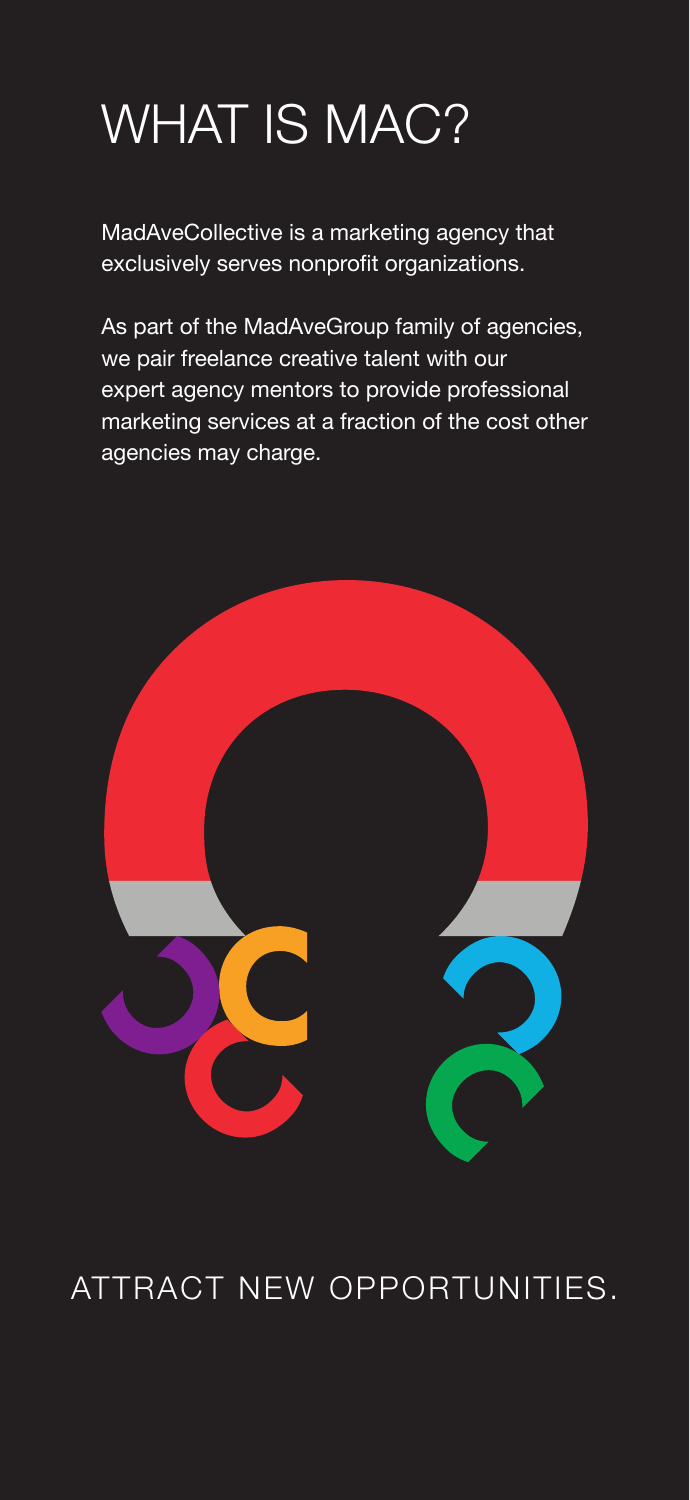

Marketing is essential for your nonprofit organization to raise awareness of the services you provide and elevate perception within the donor community. But if yours is like most nonprofits, you don't have the time, talent or resources to produce professional marketing materials that support your goals.

Maybe your website was built by an intern in 2010, your brochure was produced by a volunteer, or your Case for Support was last updated three Executive Directors ago.

MadAveCollective can help you overhaul your marketing assets and improve your community outreach efforts. Flip through to see just a few of the things we can do for you.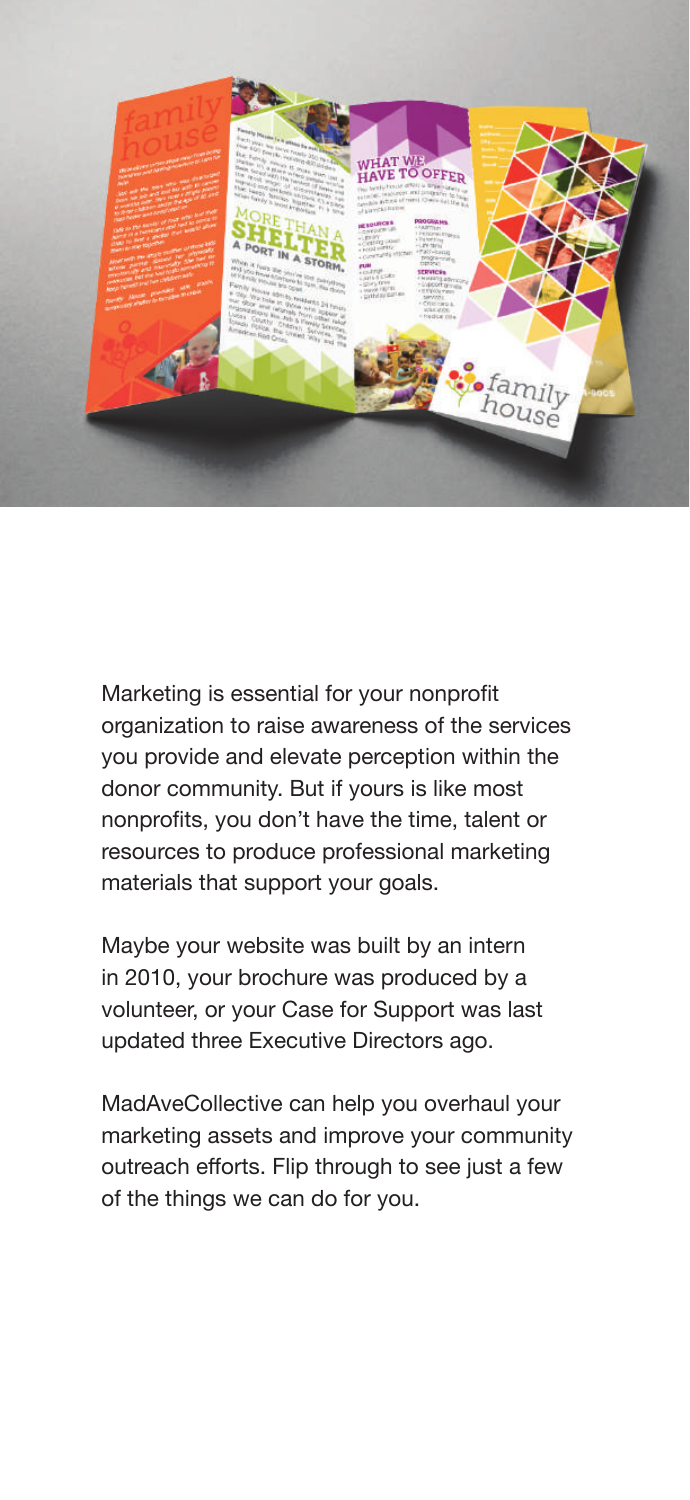

## BRAND IDENTITY DEVELOPMENT

**Logo & Tagline Organizational Messaging Business Collateral Color & Font Selection**

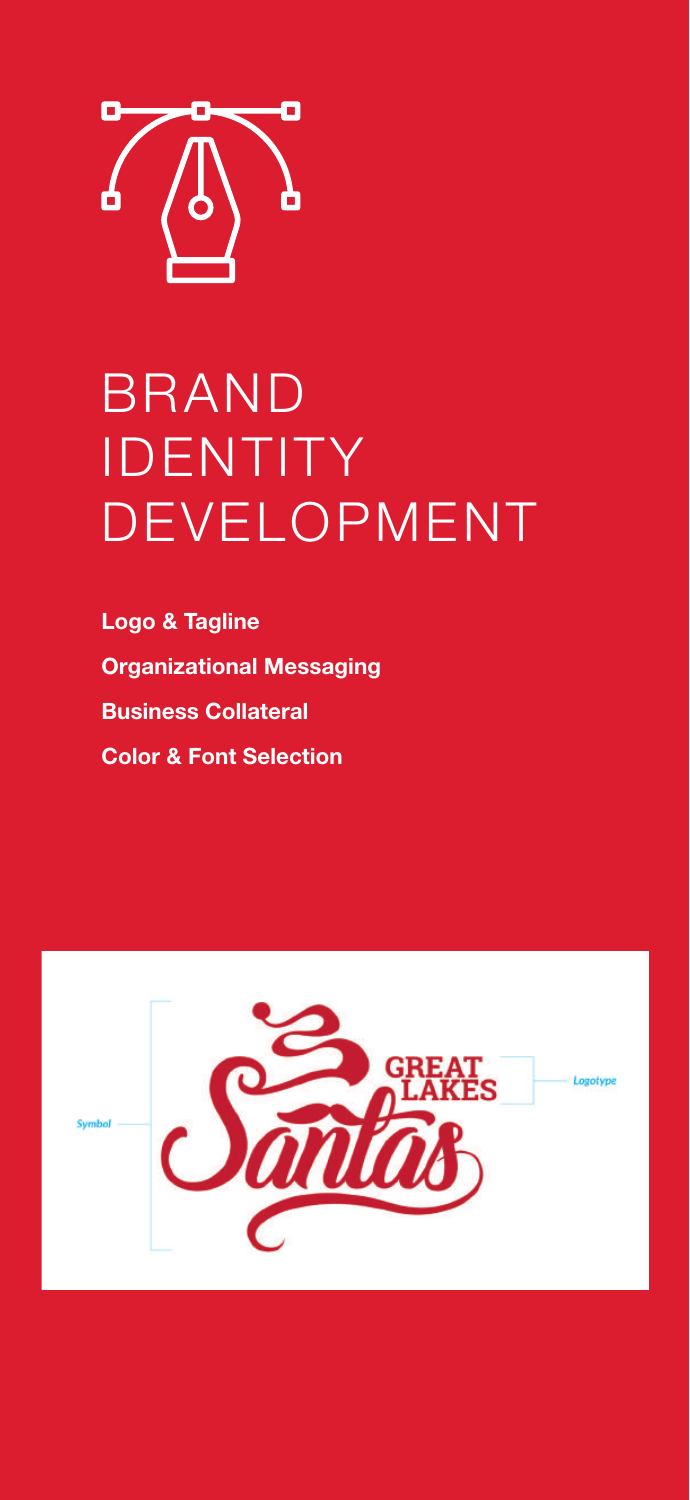

## PROMOTIONAL DESIGN & PRINTING

**Brochure Donor Appeal Letter Case for Support Event Invitations Signage**

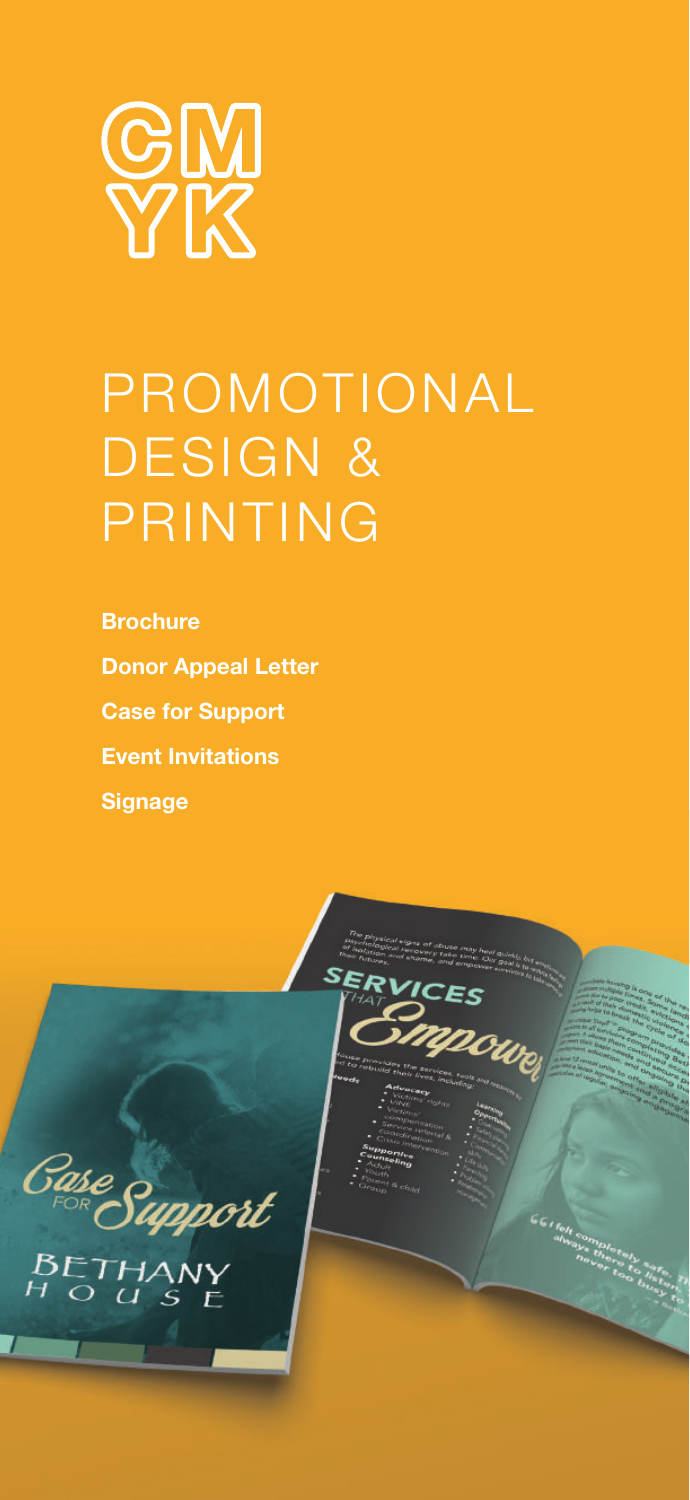## WHERE IDEAS CO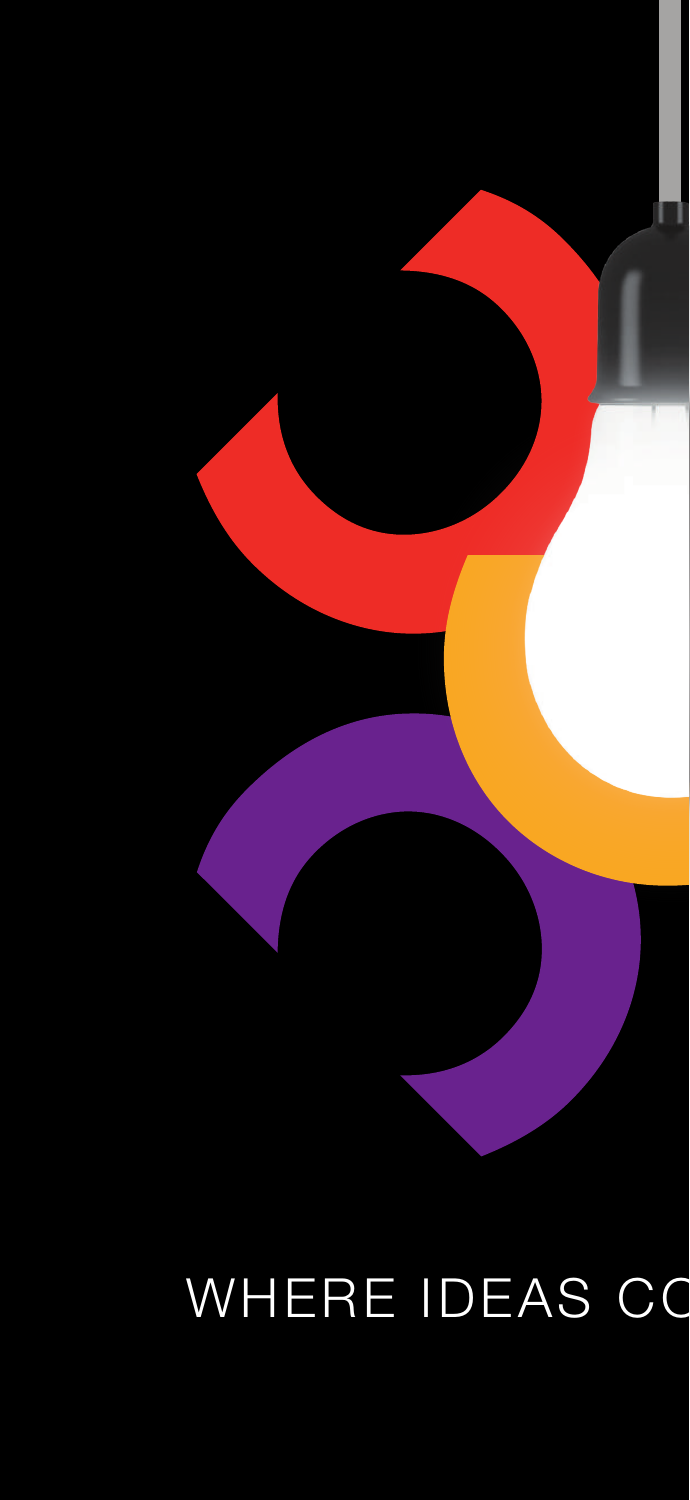

## OME TOGETHER.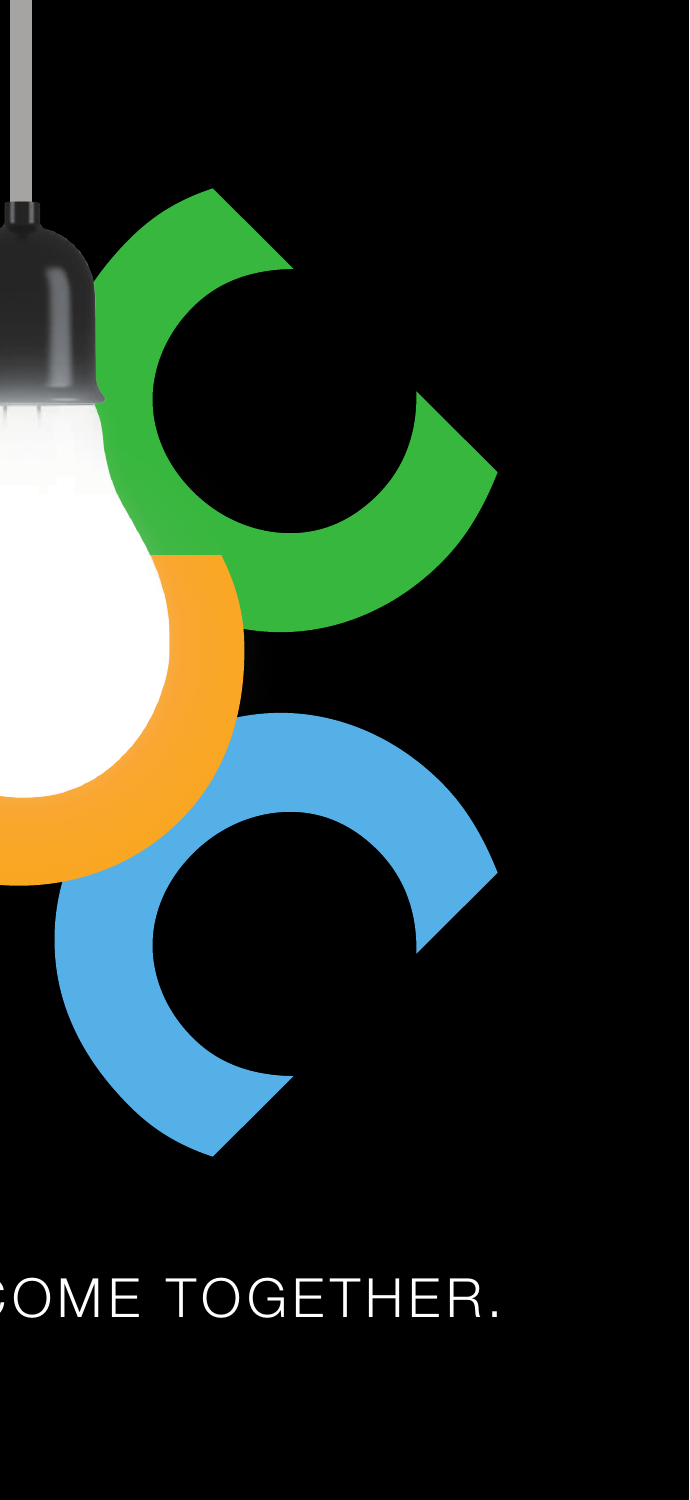

### DIGITAL

**Website Design & Build Email Marketing Data Capture**

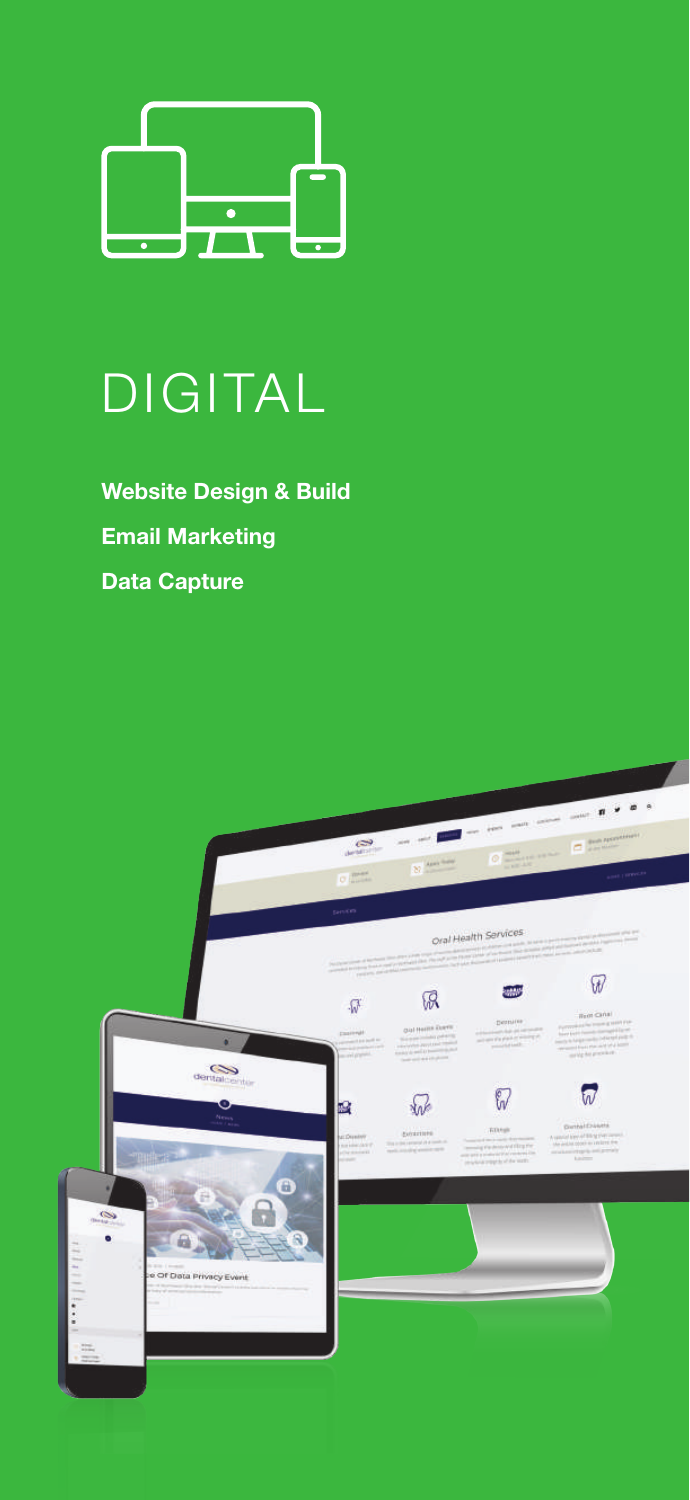

## VIDEO PRODUCTION

**Anniversary Celebration Donor Thank You Campaign Appeal**

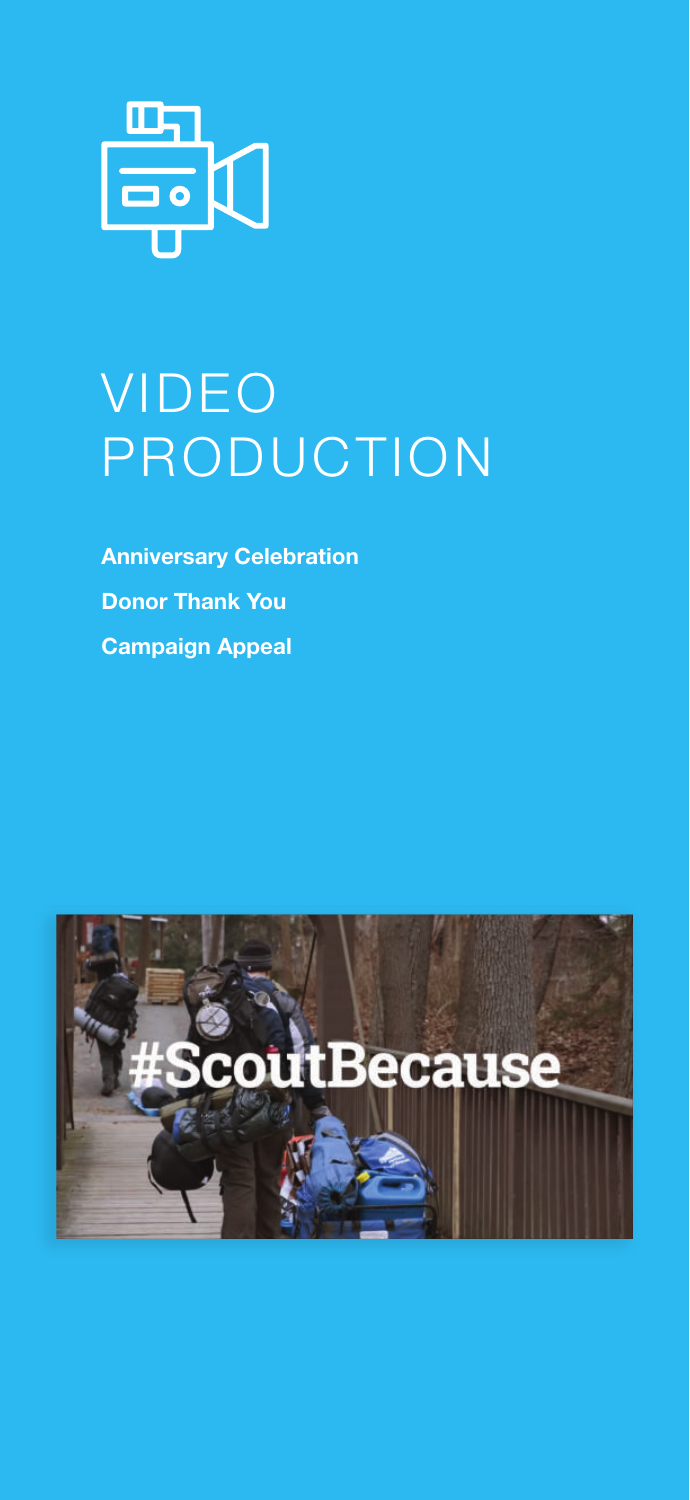

## CONTENT DEVELOPMENT

**Newsletters Website Articles Social Media Posts**

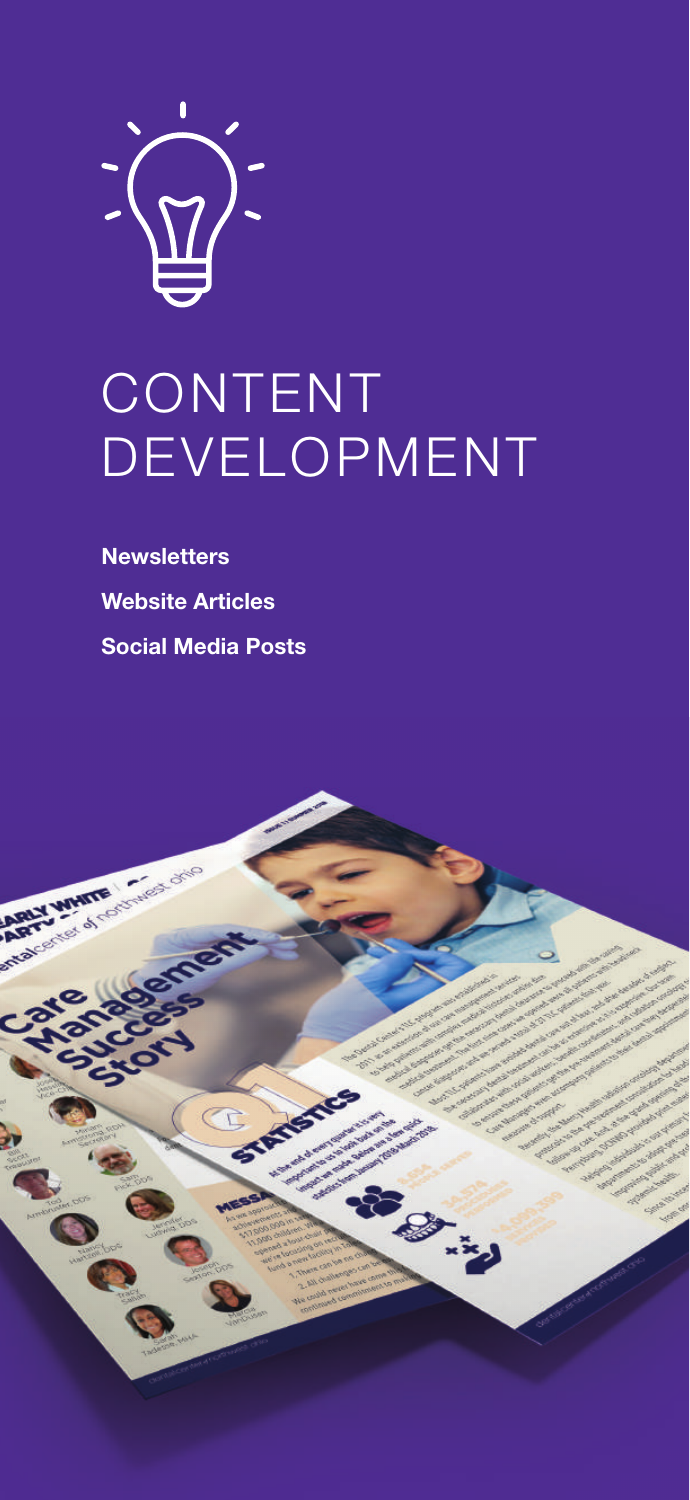**You specialize in nonprofit development. We specialize in nonprofit marketing.**  Let us help you like we've helped organizations like yours.